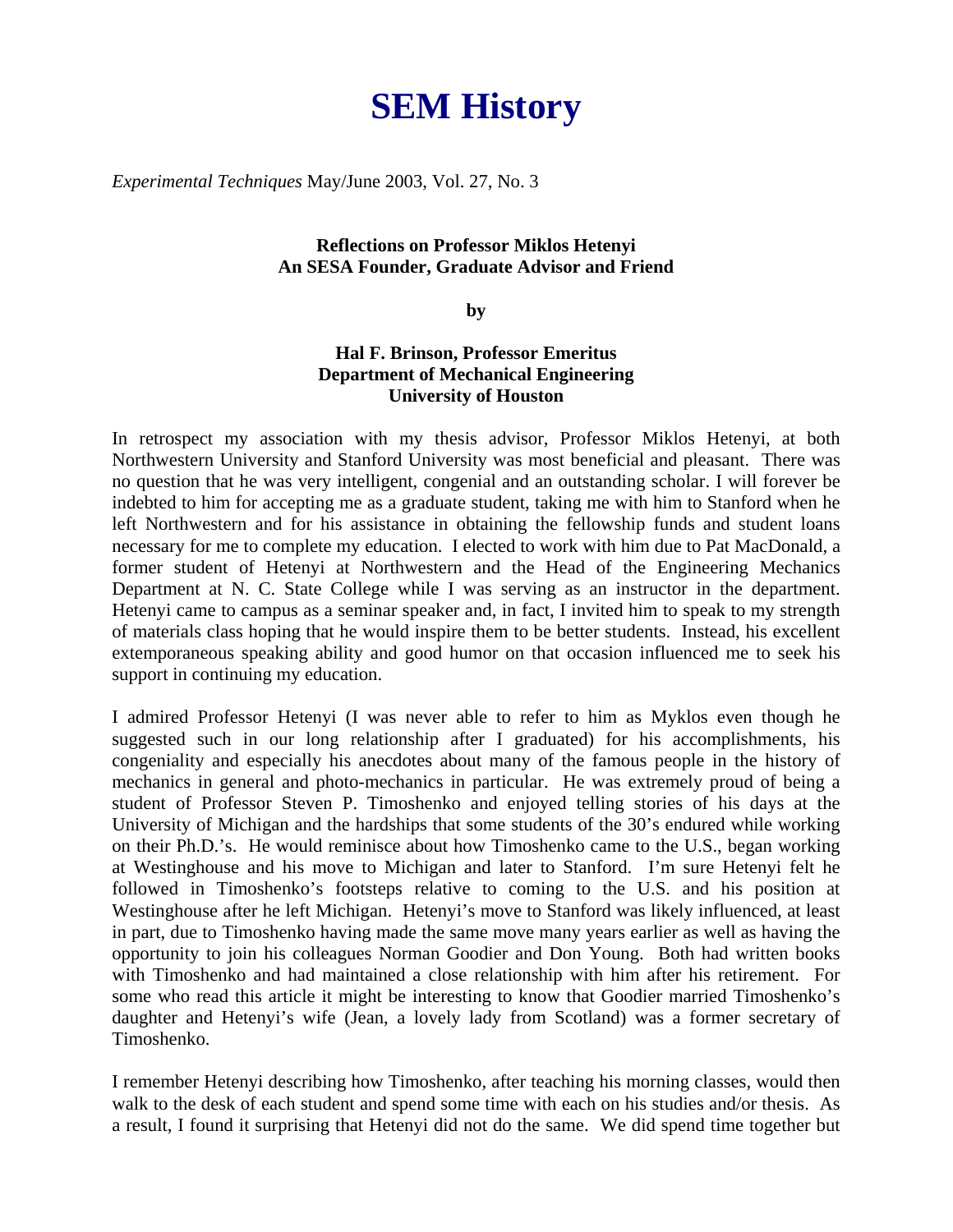there were no regular meetings to discuss my research progress until late in my thesis process. At the time I would have appreciated more guidance but I have come to realize that he did me a great favor by forcing me to be independent and to essentially guide my own efforts. Later while directing my own graduate students I came to realize that micromanagement of a student's research is, in fact, often a disservice.

Hetenyi seemed to know and to have met many of the "old masters" of mechanics including such men as von Karmen, Prandtl, Koiter, Michell, Nadai, etc, and had an interesting (and sometimes humorous story) about each, many of which I have passed on to my students. He was especially close to Professor Theodore von Karmen (a fellow Hungarian) of Cal Tech and had several humorous anecdotes about this interesting and outstanding man. Of course, he often spoke of the early pioneers of photoelasticity as well as his contemporaries in the field. Hetenyi's work in the late 30's on the stress-freezing and slicing technique used for 3-D photoelastic analysis was well received by the photoelastic community and established him as a leader in the use of the technique for the solution of difficult three dimensional elasticity problems. His 1938 paper in the Journal of Applied Mechanics was the first to provide a firm foundation for the technique from the then emerging knowledge of the molecular structure of polymers. It is interesting to note that R. D. Mindlin (another SESA Founder) and D. C. Drucker (SESA Past President) as well as M. M. Frocht wrote discussions of this paper in which they complimented him on his contribution but did make a few suggestions as well.

 Professor Hetenyi was equally at home in both theoretical and experimental mechanics. His 1946 book "Beams on Elastic Foundations" was widely acclaimed as was his solution of the elastic quarter-plane problem. Together with Pat McDonald he published a solution to the contact problem under both pressure and twist which was verified using the stress freezing and slicing technique. I'm sure it was his influence that led me to the conclusion that experiment and theory should go hand-in-hand and that neither is as strong alone as together.

At Northwestern, I was introduced to his excellent approach to such classes as elasticity, plates and shells as well as a unique course in stress analysis where I became acquainted with his method of initial conditions for solving indeterminate beam problems. His teaching methods, I believe, were reminiscent of his early education in Hungary at the University of Technical Sciences of Budapest. He taught from notes prepared on heavy paper which I'm sure he had used for many years and were likely closely related to notes from his classes with Timoshenko. At Northwestern I had a course in thermal stress analysis from another of his former students, John Dunders, who is well known in elasticity circles as contributing to inclusion problems.

Near the end of my first year at Northwestern in the early 60's, Professor Hetenyi accepted the opportunity to move to Stanford to set up a new experimental stress analysis laboratory and asked me and a fellow graduate student, Wes Brill, to move with him and assist him in the task. While our first year at Stanford primarily involved obtaining the necessary equipment and supplies for the laboratory, he suggested several thesis topics to each of us. Wes selected photoplasticity and I initially selected the Moire' technique but later changed to photoviscoelasticity. We each found these to be very difficult topics but for different reasons. Wes found an over-abundance of references on photoplasticity as Hetenyi had published a survey paper on the subject in 1960. However, other than Hetenyi's papers in the late 30's that documented both mechanical and optical creep of Bakelite, I initially found only one highly mathematical paper on photoviscoelasticity published by SESA/SEM Founder, Ray Mindlin. The intense period of research led me to understand that many of the people that did early work in the area of photomechanics moved on to make major contributions to various areas of analytical mechanics. Ray Mindlin and Dan Drucker are but two outstanding examples and I might add that Hetenyi spoke highly of each for both their contributions and their character.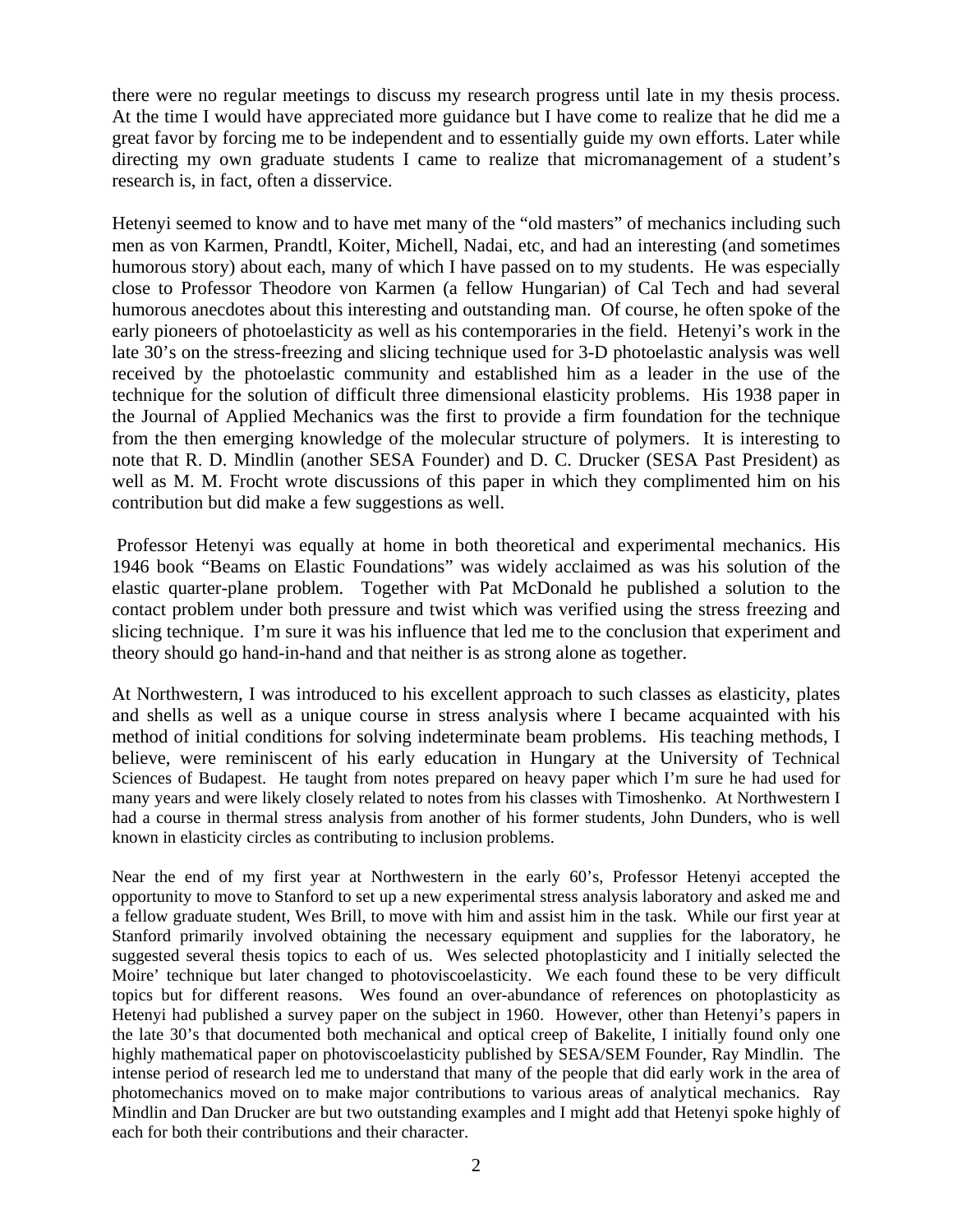During my years at Stanford I had the pleasure of meeting Timoshenko who came back to campus from retirement in Switzerland to attend the dedication of the new building that housed the Engineering Mechanics Division. We had an open house for Hetenyi's new Experimental Stress Analysis Laboratory followed by a chance for faculty and students to meet and chat with Timoshenko over punch and cookies. Two photos of this event are shown below,



M. Hetenyi, S.P. Timoshenko and D. H. Young



Hetenyi and Timoshenko with students

The first is a photo of Hetenyi with his mentor, Timoshenko, and his close friend Don Young. The second is a group photo including Hetenyi, Timoshenko and several of the graduate students in attendance including two of his own that later became SEM Presidents. (I'm sure all will recognize Bob Sullivan but wonder if anyone will recognize a slimmer yours truly!) It is my opinion that of all the possible ways that Professor Hetenyi could be remembered, he would prefer that associated with the above two photographs.

I came to know and understand Hetenyi much better after graduation than during my student years. After he retired, I would visit him at least once or twice a year at Stanford when I was in the area discussing research with my grant monitors at NASA-Ames. We would have lunch in the Stanford faculty lounge and later coffee or tea at his nearby home. He would again regale me with stories of his early life in Hungary and his associations with colleagues near and far. He even played the violin for me on one occasion and showed me some of his early paintings. He hastened to tell me that his paintings were not very good, especially when compared to those of his brother who was an accomplished artist.